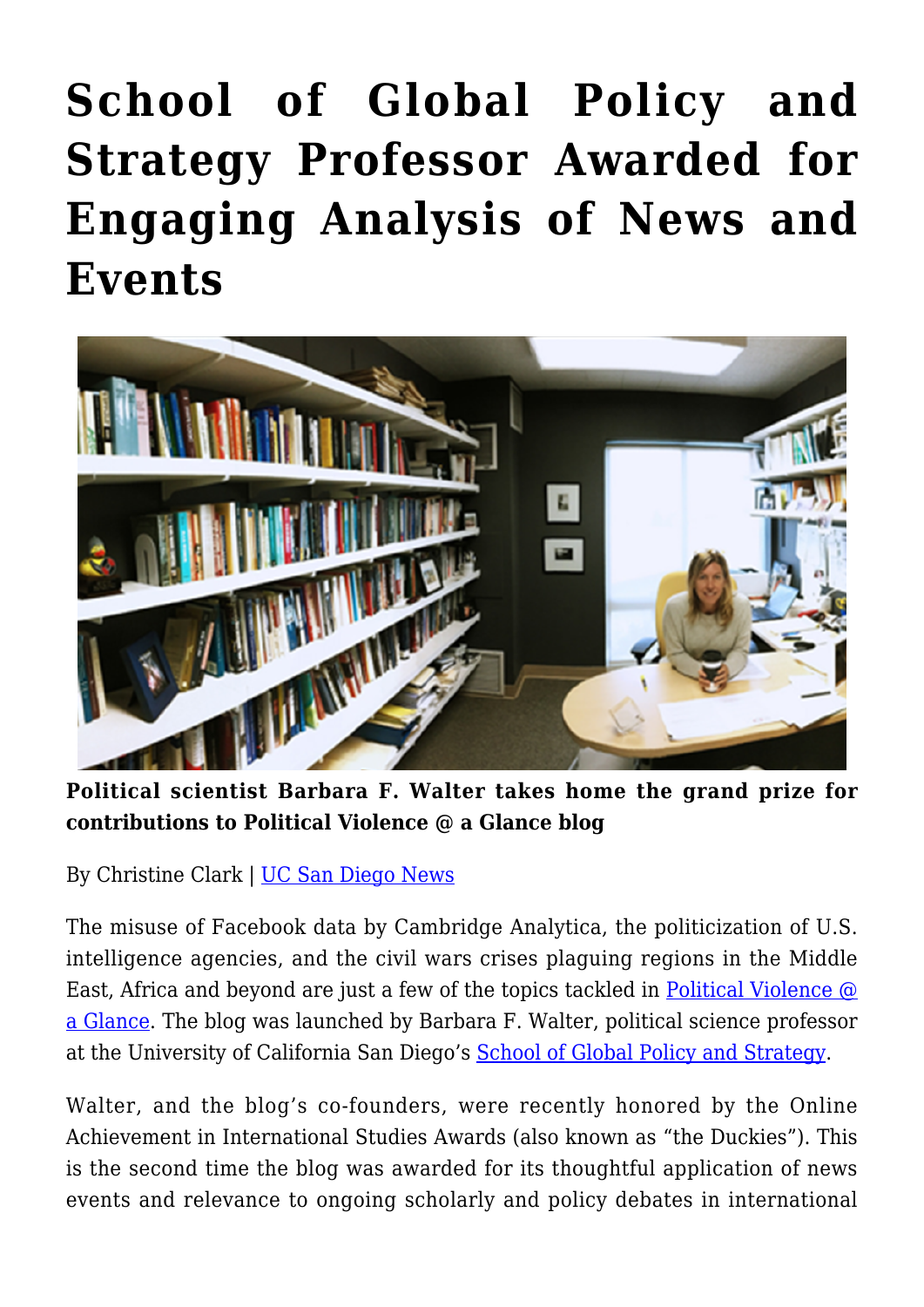relations.

"This blog is a way for me to remain deeply connected to what is going on in the wider world and to bring the knowledge that we create at UC San Diego to pressing policy problems," Walter, an expert on security, civil wars and rebel groups, said. "I'm always amazed at how many people read the blog and how important it has become in D.C. circles."

The blog was first honored in 2015 and in recent years, the grand prize went to the Washington Post's Monkey Cage, which Walter frequently contributes to as well.

Walter's expertise has been sought by the U.S. State Department, the Central Intelligence Agency, the United Nations, foreign governments and more. She recently briefed the U.S. Senate on the prospects for peace in Syria in February and has appeared on CNN numerous times.

"Professor Walter's distinguished career exemplifies the impact faculty and research at the School of Global Policy and Strategy have on global conflict and cooperation," said Peter Cowhey, the school's Dean, and Qualcomm Endowed Chair in Communications and Technology Policy. "Her rigorous scholarship on civil wars, extremism and terrorism continues to shed valuable light on the world's conflicts."

Founded by Walter and Erica Chenoweth of the University of Denver in 2012, the blog consistently produces expert analysis of problems related to violence and protest in the world's conflict zones.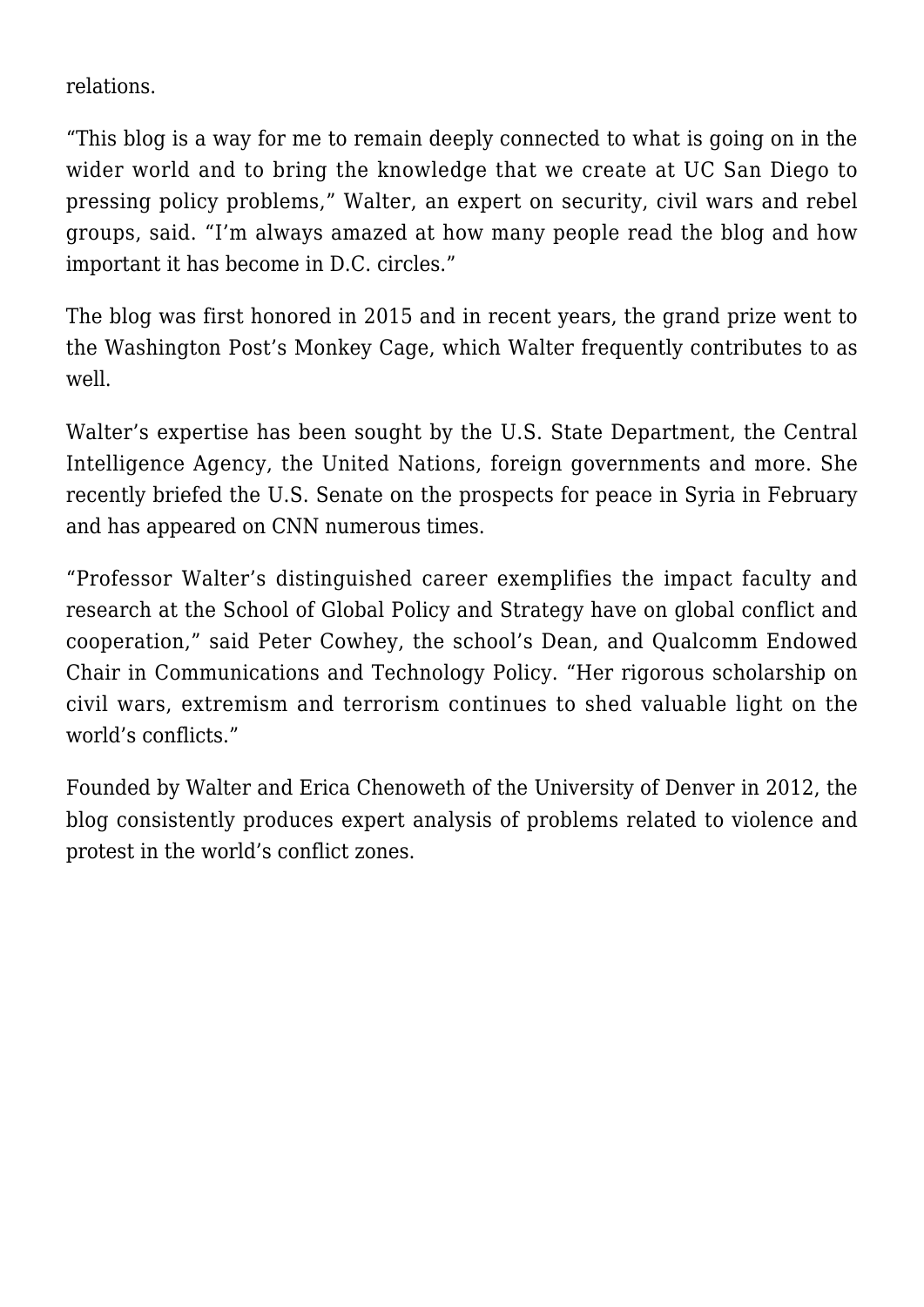

Notable entries from Walter include ["Why Civil Wars have Gotten Longer,](http://politicalviolenceataglance.org/2017/07/05/why-civil-wars-have-gotten-longer-bloodier-and-more-numerous/) [Bloodier, and More Numerous"](http://politicalviolenceataglance.org/2017/07/05/why-civil-wars-have-gotten-longer-bloodier-and-more-numerous/), which details how the internet's spawn of global, instantaneous communication has transformed and elongated the ways civil wars are fought.

"The internet has created incentives for warring factions to frame their struggle in global terms in order to attract the widest audience of supporters," she writes. "This creates greater opportunities for outside states to become involved in the war to try to influence the outcome."

She added, "The current civil wars in Syria, Iraq, Yemen, Libya, Chad, Nigeria, Somalia and the Central African Republic (to name a few) are exhibiting all of the characteristics of internet-era conflicts. All of these wars broke out post-2003. All of them are being fought by multiple armed factions. All are distinctive for their brutality toward civilians."

Though Walter largely focusses on civil wars In Political Violence @ at a Glance, her and other contributors often delve into other subject areas to translate academic research and statistical studies into material that is accessible and engaging.

For example, Walter explains how socioeconomic frustrations in 1920s Europe mirrored some of the dissatisfaction Middle America expressed in the lead up to the 2016 presidential election in a blog post titled ["Why My German-Born Dad is](http://politicalviolenceataglance.org/2016/01/13/why-my-german-born-dad-is-terrified-of-trump/) [Terrified of Trump](http://politicalviolenceataglance.org/2016/01/13/why-my-german-born-dad-is-terrified-of-trump/)."